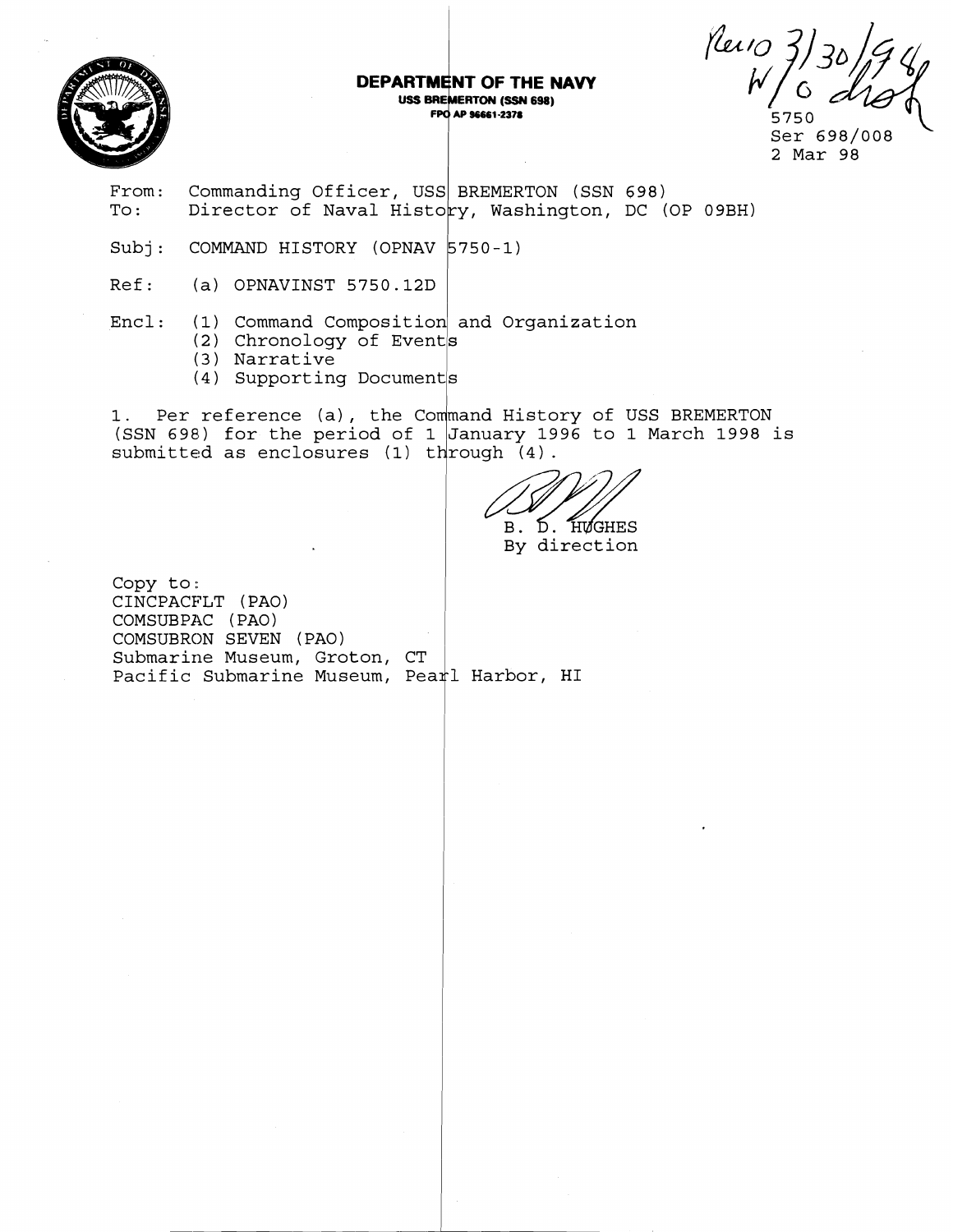## **COMMAND COMPOSII ON AND ORGANIZATION**

MISSION: To hunt down and des conduct mine warfare $\mid$ roy enemy surface ships and submarines, and strike operations.

ORGANIZATION: Under operationa Commander, Subm<mark>a</mark> 1 and administrative command of rine Squadron Seven

COMMANDING OFFICER: Commander  $\,$  Ronald R. Cox, USN  $\,$ 

BIOGRAPHY : Attached

PERMANENT DUTY STATION: U. S. Naval Submarine Base Pearl Harbor, HI

Encl (1)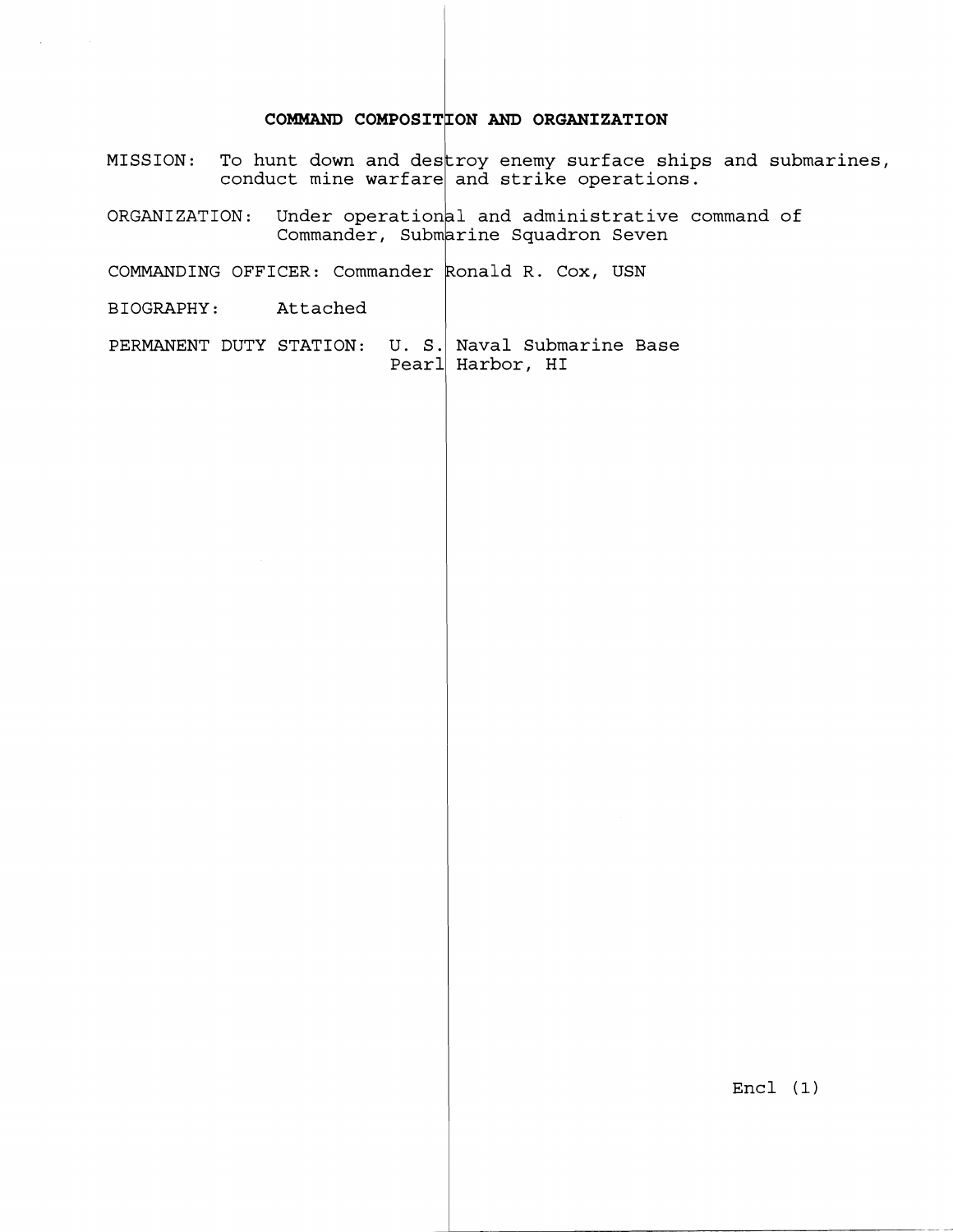## CHRONOLOGY OF EVENTS

 $\sim$ 

| 01JAN96 - 26APR96 |                                        | Deployed to Western Pacific                   |
|-------------------|----------------------------------------|-----------------------------------------------|
| 27APR96 - 23MAY96 |                                        | Inport Pearl Harbor                           |
| 24MAY96 - 28MAY96 |                                        | Inport Maui, HI Dependent Cruise              |
| 29MAY96 - 30MAY96 |                                        | Inport Pearl Harbor                           |
| 31MAY96 - 05JUN96 |                                        | Local Ops                                     |
| 06JUN96 - 21JUL96 |                                        | Inport Pearl Harbor                           |
| 22JUL96 - 31JUL96 |                                        | Local Ops/Summer Midshipman                   |
| 01AUG96 - 18AUG96 |                                        | Inport Pearl Harbor                           |
| 19AUG96 - 29AUG96 |                                        | Local Ops                                     |
| 30AUG96 - 02SEP96 |                                        | Inport Pearl Harbor                           |
| 03SEP96 - 12SEP96 |                                        | Local Ops                                     |
| 13SEP96 - 15SEP96 |                                        | Inport Pearl Harbor                           |
| 16SEP96 - 26SEP96 |                                        | Local Ops/TWP                                 |
| 27SEP96 - 11NOV96 |                                        | Inport Pearl Harbor/IMF Upkeep                |
| 12NOV96 - 25NOV96 |                                        | Local Ops                                     |
| 26NOV96 - 01DEC96 |                                        | Inport Pearl Harbor                           |
| 02DEC96 - 06DEC96 |                                        | Local Ops/Tactical Readiness Examination      |
| 07DEC96 - 08JAN97 |                                        | Inport Pearl Harbor/Holiday Standown          |
| 09JAN97 - 17JAN97 |                                        | Local Ops                                     |
| 17JAN97 - 21JAN97 |                                        | Inport Pearl Harbor/INSURV PREPS              |
| 21JAN97 - 22JAN97 |                                        | UMI                                           |
| 23JAN97 - 26FEB97 |                                        | Inport Pearl Harbor/IMF Upkeep                |
| 26FEB97 - 15MAR97 |                                        | Local OPS/ORSE                                |
| 15MAR97 - 17APR97 |                                        | Inport Pearl Harbor/IMF Upkeep                |
| 18APR97 - 05MAY97 |                                        | Local Ops                                     |
| 06MAY97 - 10JUN97 |                                        | Inport Pearl Harbor                           |
| 11JUN97 - 12JUN97 |                                        | Local Ops                                     |
| 13JUN97 - 16JUN97 |                                        | Inport Pearl Harbor                           |
| 17JUN97 - 02JUL97 |                                        | EASTPAC/Summer Midshipman/FLEETEX             |
| 03JUL97 - 08JUL97 |                                        | Inport San Diego/4TH of July Holiday          |
| 09JUL97 - 24JUL97 |                                        | EASTFAC/Tactical Weapons Proficiency          |
| 25JUL97 - 25AUG97 |                                        | Inport Pearl Harbor/IMF Upkeep                |
| 26AUG97 - 28AUG97 |                                        | Local Ops/Pre-Overseas Movement Certification |
| 10SEP97 - 21SEP97 |                                        | Deployed to Western Pacific                   |
| 22SEP97 - 10OCT97 |                                        | Inport Yokosuka, Japan/IMF Upkeep             |
| 100CT97 - 150CT97 |                                        | Deployed to Western Pacific                   |
| 150CT97 - 200CT97 |                                        | Inport Chinhae, Korea                         |
| 200CT97 -         | 22NOV97                                | Deployed to Western Pacific                   |
| 22NOV97 - 28NOV97 |                                        | Inport Sasebo, Japan/Thanksgiving Holiday     |
| 28NOV97 - 03DEC97 |                                        | Deployed to Western Pacific                   |
| 03DEC97 - 07DEC97 |                                        | Inport Guam, USA/USS FRANK CABLE Upkeep       |
| 07DEC97 - 11DEC97 |                                        | Deployed to Western Pacific/SPECWAR OPS       |
|                   |                                        |                                               |
|                   | 11DEC97 - 15DEC97<br>15DEC97 - 22DEC97 | Inport Guam, USA                              |
|                   |                                        | Deployed to Western Pacific/TYPHOON PAKA      |
|                   | 22DEC97 - 31DEC97                      | Inport Sasebo, Japan/X-mas Holiday Standown   |
| 31DEC97 - 27JAN98 |                                        | Deployed to Western Pacific                   |
|                   | 27JAN98 - 07FEB98                      | Inport Guam, USA/USS FRANK CABLE Upkeep       |
|                   | 07FEB98 - 14FEB98                      | Deployed to Western Pacific                   |
|                   | 14FEB98 - 20FEB98                      | Inport Suva, Fiji                             |
|                   | 20FEB98 - 02MAR98                      | Deployed to Western Pacific/ORSE              |
|                   |                                        |                                               |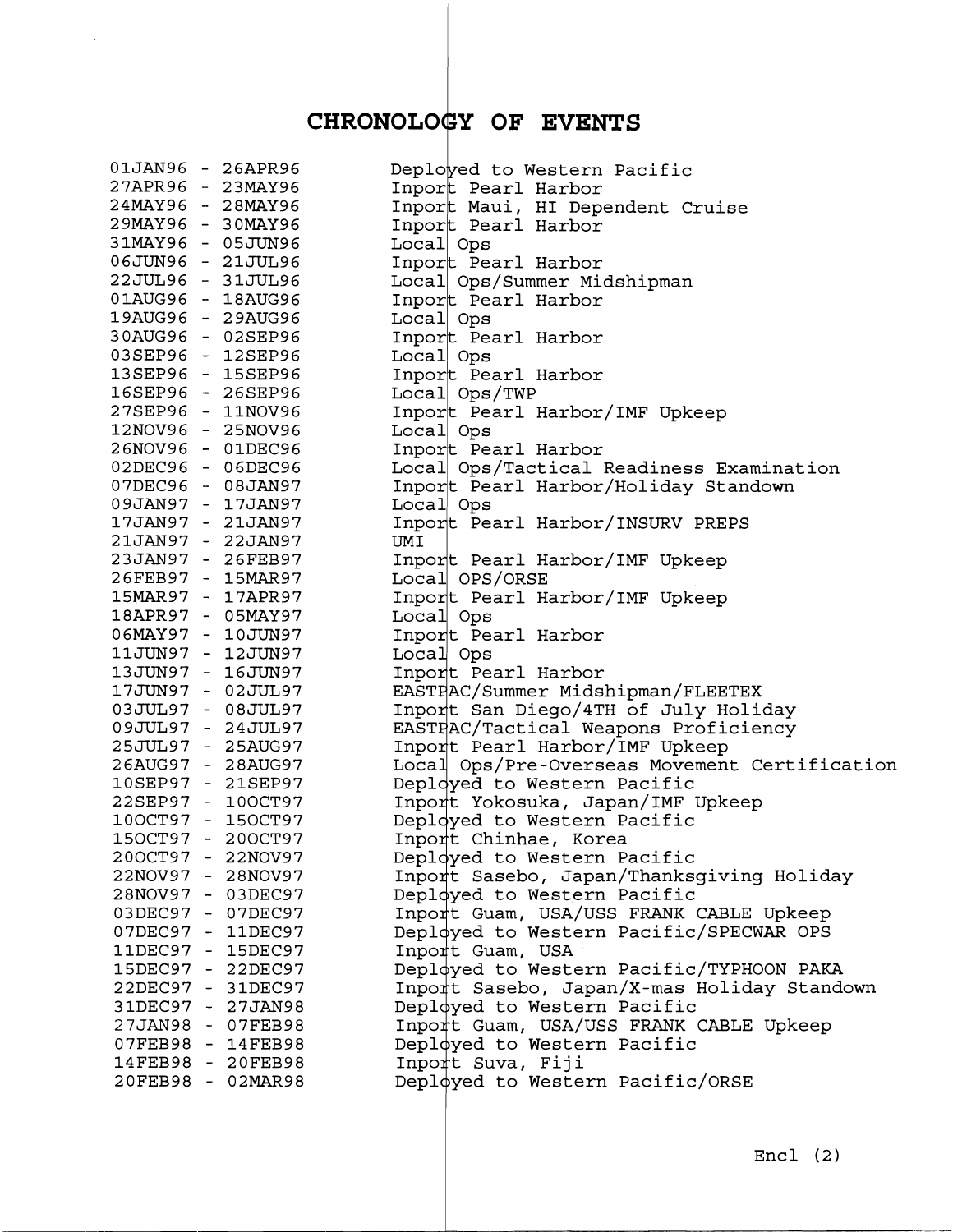## **COMMAND NARRATIVE**

From USS BREMERTON's last command history the ship completed its  $\texttt{six-month Western Pacific Depth}$ yment on extended operations at sea. The ship was awarded a Letter  $\overline{\sf pf}$  Commendation from the Secretary of the Navy for displaying excepttonal tactical skills under extremely arduous and challenging condittons during military tensions in the Taiwan Strait by providing valuable support to the INDEPENDENCE Battle Group. After the crew had its normal post WESTPAC standdown, sea trials was performed to get underway for a Dependents cruise to Maui, Hawaii so crewmembers had the chance to participate in underway operations with their families. The boat returned to port to begin the summer with local operations off of Hawaii and by mid summer performed operations with Naval Academy Yidshipmen.

In the fall BREMERTON had gone through a Tactical Warfare Proficiency (TWP) evaluation passing with a satisfactory grade, an IMF upkeep, and ending the year with a Tactical Readiness Evaluation (TRE) in which the ship trained and performed in tactical excellence. The ship earned the Commander Submarine Squadron SEVEN Tactical "T" for 1996. All crewmembers ended the year with a well-deserved holiday standdown with their families and friends.

Bremerton started the New Year with local operations and a material inspection. After an IMF Upkeep Bremerton departed for local matcriar inspection. After an inf opkeep Bremerich departed for focal proportions and was surprised with an Operational Reactor Safeguards Examination.

Later that summer Bremerton departed for an Eastern Pacific deployment with Naval Academy Midshipmen onboard to participate with the Nimitz battlegroup in FLEETEX 97 and a short port visit to San Diego for 4th of July holiday. On her transient back to Pearl Harbor, HI Bremerton completed a Tactical Weapons Proficiency (TWP) evaluation with a satisfactory grade. Bremerton later earned the 1997 Commander Submarine Squadron SEVEN GREEN "C" for communications excellence during (TWP) and Battlegroup operations.

Returning from a successful Eastern Pacific deployment Bremerton prepared for a six month Western Pacific deployment (WESTPAC) by  ${\tt satisfactorily}$  completing a P ${\tt r}$ e-Overseas Deployment Certification and Returning from a successful E<br>prepared for a six month Western P<br>satisfactorily completing a Pre-Ov<br>an IMF Upkeep.<br>Bremerton had an extremely su

Bremerton had an extreme $\ket{\!\!|}$  successful Western Pacific deployment. The ship started WESTPAC with  $\bar{\textsf{a}}$  very successful Joint Seventh Fleet/Commander Submarine Group SEVEN Japanese and American VIP cruise in Yokosuka, Japan. Bremerton provided a guided tour through the ship giving the VIP's a complete picture of submarine operations. The tour  $\overline{\texttt{ended}}$  with a five star banque $\sharp$  for over 30 Japanese, American civilian and military dignitaries. Up $\phi$ n the successful completion of extended operations at sea, the crew enjoyed liberty in Chinhae, South Korea,  $\,$ followed by a transit to Sasek)o, Japan for a ship's force Liberty Port followed on by a short transi $\sharp$  to Guam for a scheduled ship's force upkeep.

~ Encl **(3)**